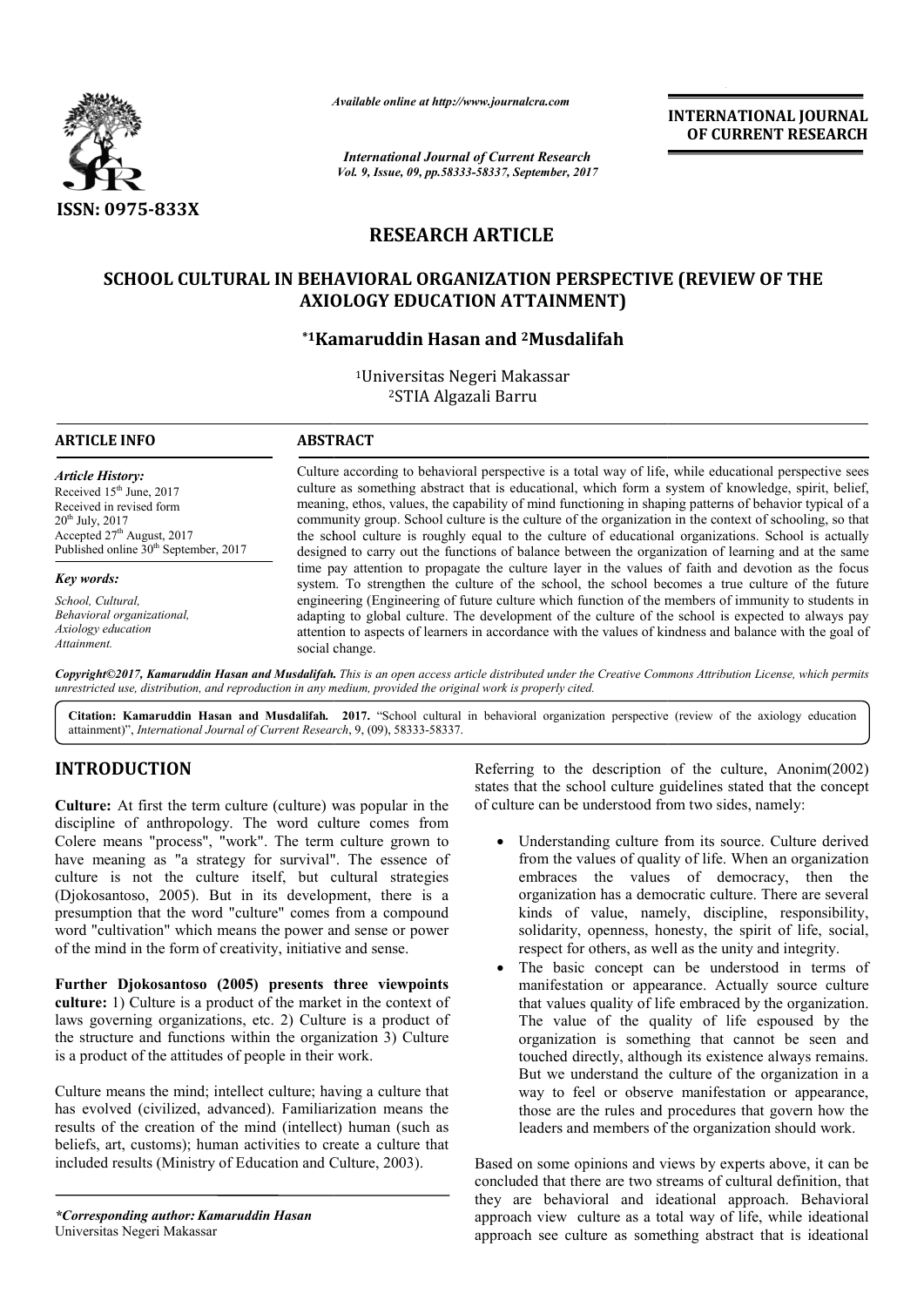(ideas, thoughts) which form a system of knowledge, spirit, belief, meaning, ethos, values, the capability of mind functioning in shaping patterns of behavior typical of a community group.

#### **School Culture**

According to Hansom (1995), school is an organization. School culture is the culture of the organization in the context of schooling, so that the school culture is roughly equal to the culture of educational organizations. In numerous books organizational management and school management, there are some technical terms that are often used side by side and alternately with the culture. The technical term in question include the background (setting), the environment (milieu), the ambience (atmosphere), flavor (Feel), properties (tone), and climate. In the context of the overall organization of technical terms can be defined as an organization's internal quality as perceived by all members. In other words, when referring to the literal sense, culture can be defined as an internal qualitysetting, environment, atmosphere, taste, nature, climate and perceived by all people. Although in many literature these terms are used interchangeably, but in the text of this research used the term culture.

Culture as described previously is a concept developed by anthropologist organization, so that it becomes reasonable if lately sprung books or literature anthropology, organization, and management are put forward one or two chapters that specifically address the culture of the organization, (organizational culture). In fact, there are also some books that whole discussion talks specifically and at length about the organization's culture. Organizational culture began to be seen as something that has an important role in achieving the ultimate goal of an organization, including the organization of the school. The term culture is a concept developed by the anthropologist organization. Organizational culture is defined as the quality of life (the quality of life) within an organization, manifested in the rules or norms, work procedure, work habits (work habits), or subordinate one's leadership style (Hodge and Anthony, 1991:12)In the last twenty years , the topic of culture in the organization to attract many people, especially those who study organizational behavior problems. Mustopadidjaya (2003) found associated with organizational theory and management there are four paradigms, namely: classical organizational paradigm, the paradigm of human relations, behavioral paradigms and paradigm of modern / system. One of them that have relevance to this study is the paradigm of behavior.

Basically, this paradigm seeks to see the weaknesses inherent in the paradigm of the first such neglect of dimensions humanity and the principles of non-hierarchical, criticize that this is only adequate for routine activities that do not require initiative and innovation. Therefore, this paradigm focusing on observations and human dimensions analysis in human resources in the organization and management, as a reaction to a functional structural view which ignores these aspects, and taking into account aspects of human behavior in the context of organizational life. Human dimensions seen will affect the achievement of the level of efficiency, economy, effectiveness and productivity. One approach that is relevant is the study of the school culture is an approach called the equilibrium approach of Talcott Parsons. With his Structural-Functional theory, Talcott Parsons classified dominate sociological

theories in Europe and America since the Second World War until the mid 60s. Equilibrium here means balance (Craib, 2004). In terms of theory, in principle, this approach says that the requirement of a life of a community or organization including school organization is to balance. If there are factors that enter and disrupt the balance between the parts will cause havoc in people's lives. In such situations, people or organizations will seek to achieve a new balance. Actually Parsons' theories on organizational behavior and social change than can be grouped into balance approach but it may also be included in the approach of social evolution (evolutionary approach) or into a systems approach (system approach). Emphasis Parsons about basic life community or organization is their stability and harmonious regularity. In relation to it, he proposed the concept of homeostatic which is a central concept in the approach to equilibrium. This concept shows the condition of a situation of social system in which the state of parts or sub systems and interdependence relationships between these subsystems such harmonious (imbalance), so that the slightest change happens one of the subsystems will be followed by changes in other elements to a change in the overall system (Craib, 2004).

One theory developed by Talcott Parsons in relation to the concept of behavior is the structure of social action. In this theory, Parsons put forward the concept of behavior that includes several key elements as follows; (1) the actor as an individual, (2) the actor has the objectives to be achieved, (3) the actor has a variety of ways that may be implemented to achieve the desired goals are, (4) the actor faced with various conditions and situations that could influence elections in ways that will be used to achieve these objectives, (5) the actor was commandeered by the values, norms and ideas in determining the desired objectives and ways to achieve those objectives, (6) the behavior, including how actors make decisions about the ways that will be used to reach the destination is influenced by the ideas and situations that exist (Turner, 2003). In relation to the culture of the school, Robins (1996) suggests that every organization including schools certainly have cultural institution, and based on whether or not a culture thick it can influence the attitudes and behavior of members of the organization. Therefore, Robins defined organizational culture as a perception shared by all members of an organization or a system of shared meaning. A sense of shared system itself is a set of main characteristics adopted by an organization. Furthermore Robins (1996) argued that the elements contained in an organization, including the organization of schools, namely; (1) the existence of unwritten regulatory balancing guided by followers, (2) it has a language all its own in bridging the communication, (3) standardization of aspects of the work force, (4) the applicable standard in ethics and behave dynamically in the environment, (5) members of the habit relationships with peers, subordinates, superiors and outsiders, and (6) other habits that are tailored to these habits generally.

Malthis and Jakson (2001)considers the culture of the organization, including culture of the school is a pattern, the values, and beliefs which agreed together that gives meaning to the members of the organization and rules of behavior. The organizational culture can be seen as norms of expected behavior, values, philosophy, rituals and symbols used by members of a group organization. Meanwhile, according to Koentiaraningrat that form the cultural development that includes the ideas, habits, activities and symbols in a society. Schein (2004) see cultural organization as an established pattern of basic assumptions conceived jointly by members of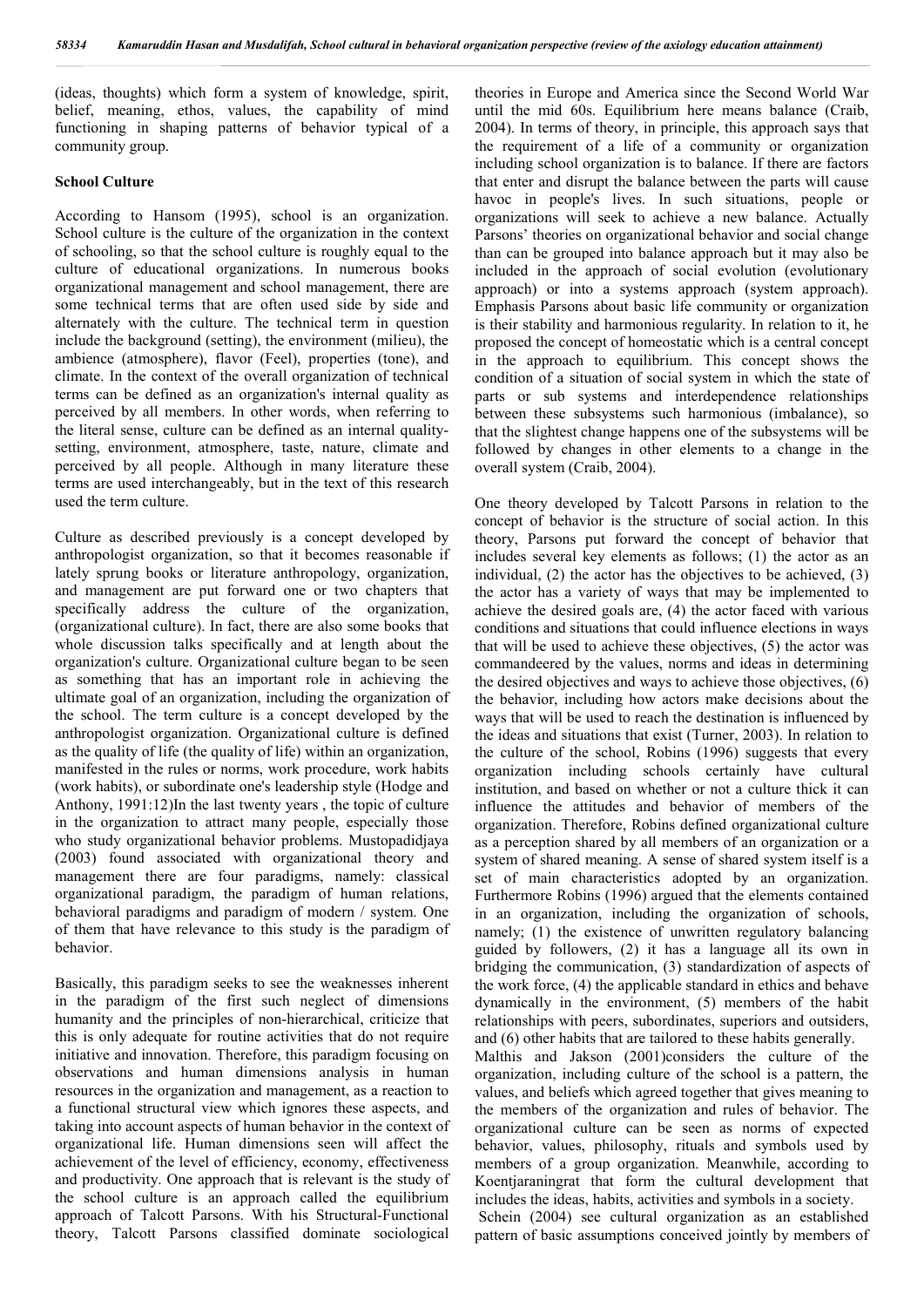the organization, especially in solving the problems faced. These patterns become something definite and will also be disseminated to members of the new organization. James *et al.* (1996) say that organizational culture is also used as a guide in dealing with the problems faced by the organization's external and internal adjustment of each organization to understand the values that exist, so that a reference in act and behave.

So the views on organizational culture generally emphasize on the importance of the shared values that become binding on the members of an organization that influence the organization's members. Culture also distinguishes between one organization with other organizations. Examples of how members of the organization in the United States and Japan differ in view of the group working (teamwork). In making the teamwork, the Americans started with a shared consensus that agrees to do a job / task with the targets. Instead the Japanese create working groups in different ways, starting with workers are encouraged to have a variety of skills and abilities, and ultimately judged worthwhile if you have various skills and prowess. This causes the working group in Japan has the capability and greater responsibility in solving the problem (Etzioni, 1995). Different environments will have an impact on the cultural patterns and colors, because it happened to cultural patterns and colors thick and thin. In a culture thick high there is an agreement of the members to maintain what is believed to be true of many aspects, so as to foster integrity, loyalty and organizational commitment. This agreement was passed on from one generation to the next. So there is a process in adapting the organizational culture to the citizens. Cultural socialization issues carried out during the school received a new student organization, so that the student in question has been formed its behavior in accordance with the existing culture.

Individually and collectively person will not be separated from the culture in the organization. In general, they will be influenced by the diversity of existing resources as a stimulus so that someone in the organization or school has a specific behavior when compared with a group of other organizations. By definition, an organization's culture can be defined as the quality of life (the quality of life) within an organization, manifested in the rules or norms, work procedures, work habits (works habits), style of leadership. Therefore, the quality of life of the organization, which manifest in good work habits and leadership and the relationship grows and develops certain based on the spirit and belief espoused organization. Thus the culture of many organizations are defined as well as the spirit and beliefs of an organization that underlies the birth of rules, norms and values that govern how one should work, structures that regulate how an organization dealing formally or informally with others, systems and procedures that govern how a habit that should be possessed by a leader or member of the organization. Many experts on school culture also defines how the school culture as a tradition of school principals, teachers and other stakeholder, learn, and connect with each other that the school has grown and developed in accordance with the spirit and the values espoused by the school. Adjeng (2003)says that school culture is beliefs and values belong together which is becoming stronger binding them together as citizens of a society. Meanwhile Hoy and Miskel (2000), education management experts explained that the school culture is an essential factor in shaping students' human being optimistic, dared, cooperative behavior and skills and academic personnel. Correspondingly Newell (1997) confirms that what is seen and felt by children to the school environment may affect how these children have no concept of himself, his ability to work effectively, skill in interpersonal relations with teachers and principals.

The quality of a school depends on the values underlying it. Ideally each particular school has certain values. For example, the values of self-discipline, responsibility, solidarity, and openness. The value of the coloring of making the organizational structure of the school, the preparation of the description of the school, the school system and work procedures, policies and school rules, pollutes schools, rituals, ceremonies, which overall, cooperative, and sooner or later will form physiological and psychological quality of life and more schools will shape the behavior, good behavior and group behavior systems, and individual school communities. Based on the above definition can be explained as follows that ideally, every school has a spirit and certain values. For example, the spirit and the values of self-discipline, responsibility, solidarity, and openness. These Spirit and values coloring school organizational structure, job descriptions, systems and procedures of the school work, the policies and school rule, and school pollutes, vertical and horizontal relationship among the school community, rituals, school ceremonial, which overall, cooperative and sooner or later will form the physiological and psychological quality of life of the school, and more will form a behavior, the behavior of both groups and individual behavior of school community. When the schools have a spirit of self-discipline and responsibility, so physical setting, the environment, the atmosphere, the taste, the nature and climate of discipline and responsibility will grow and develop in school. All school organizational structure, job descriptions, systems and work procedures, policies and rules, and formal and informal relationships within the school reflects the discipline and

responsibility. The impact of the grows and develops behavior in school is the teacher disciplined in carrying out duties, order the highly regarded school, students in a state of discipline, and discipline is always maintained.

Similarly, if the school has the spirit and values of openness and togetherness, then formed is a physical background, environment and atmosphere, the taste, the nature and climate of openness and togetherness. All the school organizational structure, job descriptions, systems and work procedures, policies and rules, pollutes formal and informal relationships in schools, teachers and students, and students with the principal. Similarly, the spirit of openness, the dialogical process fellow citizens of the school will always grow and develop. Thus, so that there is a positive relationship between the school cultures with the school community, including students' behavior. Furthermore, in the guidebook development of school culture explained that there are several factors that influence the formation of a school culture they are: the process of meaningful learning, discipline on the principles and rules made by all citizens of the school, teacher competence in teaching especially the appearance of the principal as manager reliable to manage conflicts properly. The elements that are required in the development of the school culture are:

 The existence of cooperation at schools can be done through (1) involving the union of parents in school activities, (2) importance of cooperation in carrying out the activities, (3) cooperating with all parties to build school infrastructure, (4) cooperating in managing the facilities school, (5) holding a group discussion on the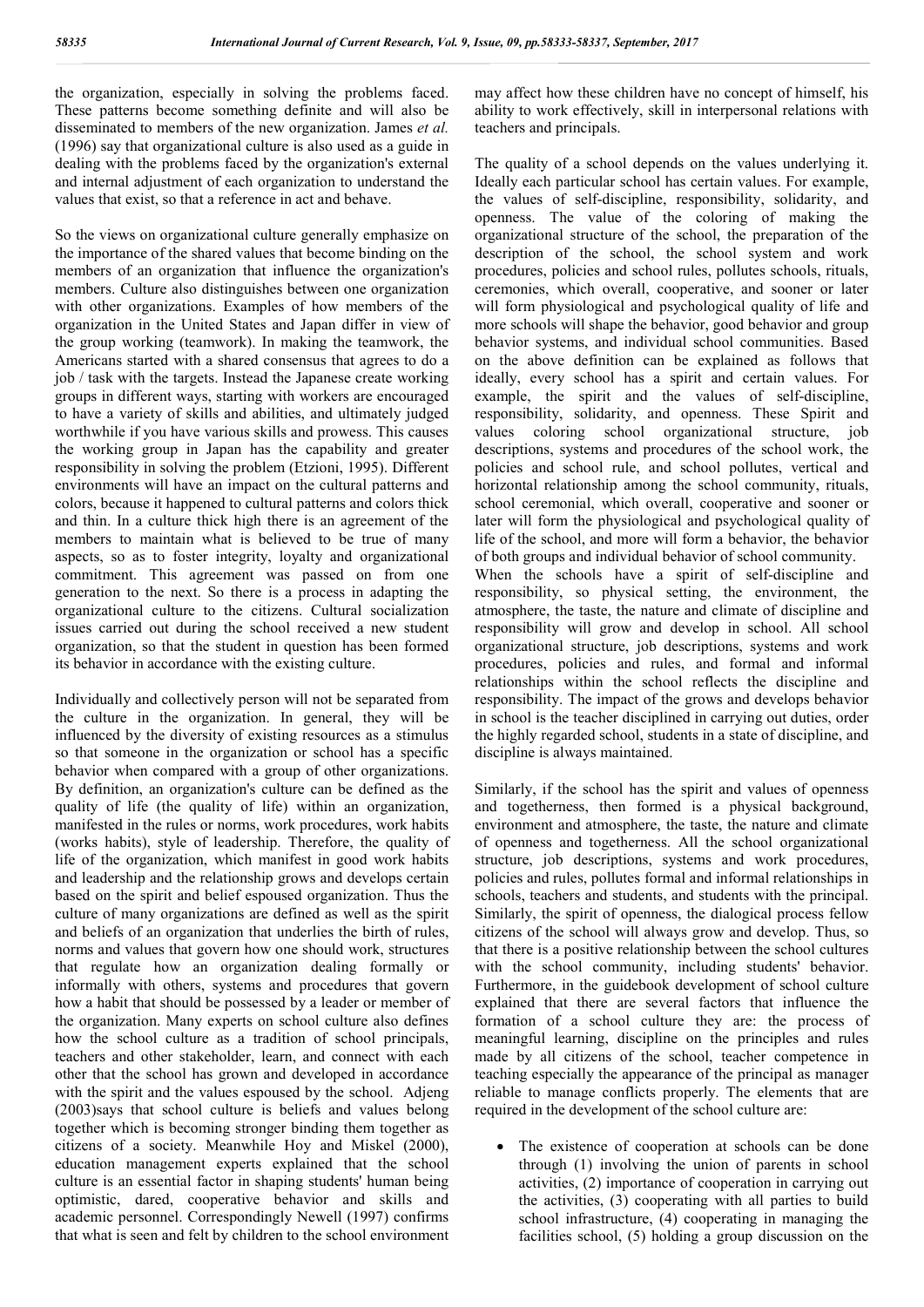implementation of regular activities that will take place in schools, and (6) providing methods and teaching techniques in the classroom.

- The life of the school community professionalism can be done by (1) encouraging every staff and students to work and learn optimally, (2) supporting every staff and students to develop skills, (3) creating a job description for each staff, (4 ) commissioning treasurer to manage the school treasurer, (5) integrating all school activities, (6) being rational in expressing the policy, (7) being objective in assessing the work of staff, (8) expressing the fact based on objective data, (9) setting policies based on real capacity of the school, (10) making the target learning outcomes according to the ability of students, and (11) making the physical development targets based on the ability of school.
- Conducive academic lifecan be done, by: (1) creating a work situation that allows the staff to adapt, (2) looking for ideas to develop the school, (3) creating a new system in the learning process, (4) being flexible in facing the new situation in education, (5) paying attention to the difficulties faced by the school, (6) resolving the conflict, (8) organizing the funds sources used for the benefit of the school, and (9) analyzing the results of supervision carefully.
- Cultural diversity in school can be facilitate by: (1) giving equal opportunity for learning to all students, (2) giving equal opportunities for career development for all teachers and staff regardless of ethnic background, religion and racial , (3) avoiding the impression degrading ethnicity, religion, race and indigenous traditions in every discussions and events, (4) holding art and culture as a form of students' and teachers' creativity, (5) conducting study tours to cultural centers, ( 6) learning process that allows students appreciate the relationship between man intensively and continuously.

Referring to the previous description, the school culture can be defined as the school quality life that grew and developed based on the spirit and the values espoused certain school. School quality life can usually be shown in the form of how principals, teachers and other education personnel work, learn, and connect with each other that has become school tradition. School quality life is highly dependent on the spirit and values of the underlying.

#### **Conducive School Culture**

There are many other words that are often used interchangeably and equivalence with the conducive school culture they are open climate, positive culture, and open culture. But overall the word "open", "positive", have the same meaning, namely a productive school culture that is capable of providing a good experience for the growth of the students as a whole, not just on cognitive aspects, but also psychomotor and effective. In the context of life skills education, conducive school culture whole physical background, environment, atmosphere, taste, nature and productive school climate that is able to provide a good experience for the students' life skills grown as we expected. In general, school culture is conducive whenever the desired of students' behavior grow as we expect to. When students are expected to faith and fear of God Almighty, and have noble character, then the conducive school culture is the overall of physical settings, environment, atmosphere, taste, nature and school climate productively capable of providing a good experience for the grown of the faith and piety students to God Almighty and noble character in him. When students are expected to have the intelligence, skill, and creativity, so the conducive school culture is the whole physical background, environment, atmosphere, taste, nature and school climate can provide a good experience for the grown of intelligence, creativity, and skills of students. When the student is expected to have a fighting spirit, unity spirit, and nationalism spirit, so the conducive school culture is the overall physical settings, environment, atmosphere, taste, nature and school climate that can provide a good experience for the grown of fighting spirit, unity spirit and nationalism spirit of students. In line with this description, according to Hidayat (2010) the conducive school culture is an environmental development based on a clear concept, and in the case, and nurtured like to make the urban forest grows so strong, where people seek shade shelter and breathe oxygen. School as a great organization beside delivering education,

school also have a lot of human resources. On the educational aspect, for example, education is one element of the sociocultural aspects which has very strategic role in the formation of the individual, family, community or nation. This role is essentially a conscious effort undertaken, systematic, focused and integrated to humanize learners make them as caliph in the earth (Nurcholish: 1997). Therefore, education has been going on since the man as vicegerent on earth. Displacement, development and preservation of cultural values have been going on since the family of Adam as the smallest unit of human society (Langgulung, 1980). This is because universally, education means the process of change and removes the cultural values to each individual in a society.

In the aspect of human resources, school organization citizens certainly have a different nature, character, behavior, character, desire, lifestyle, insights, tribes, cultures, different religions, students, teachers and employees. It has many challenges, obstacles or barriers in organizing the school. Without those values, culture, climatic conditions or the school will be not conducive. School conditions are not conducive resulted in the learning process does not go smoothly. Thus it is necessary to have conducive school environment to give space to the growth and development potential, the spirit and values of the school. Such as (1) the spirit and values of faith and piety, (2) the spirit and values of openness, (3) the spirit and values of honesty, (4) the spirit and values of the spirit of life (5) the spirit and values the value of the spirit of learning, (6) the spirit and values of self-conscious and the presence of others, (7) the spirit and values to always respect for others, (8) the spirit and values of unity and integrity, (9) the spirit and the values of always being prejudiced positive (10) spirit and the values of self-discipline, (11) the spirit and values of responsibility (12) the spirit and values of togetherness and (13) the spirit and values of democracy.

Education in schools is essentially a process to change something for the better through the empowerment and development potential and internalization of values. The development potential and internalization of values is the ultimate goal of the educational process. Values and norms sometimes are from an individual who makes the rules, the community itself or from the customs. If the values and norms that are sourced or in accordance with the principles of religion, then people who grow and develop will be in accordance with the principles of religion. It means that education will realize a man of faith and piety, in addition